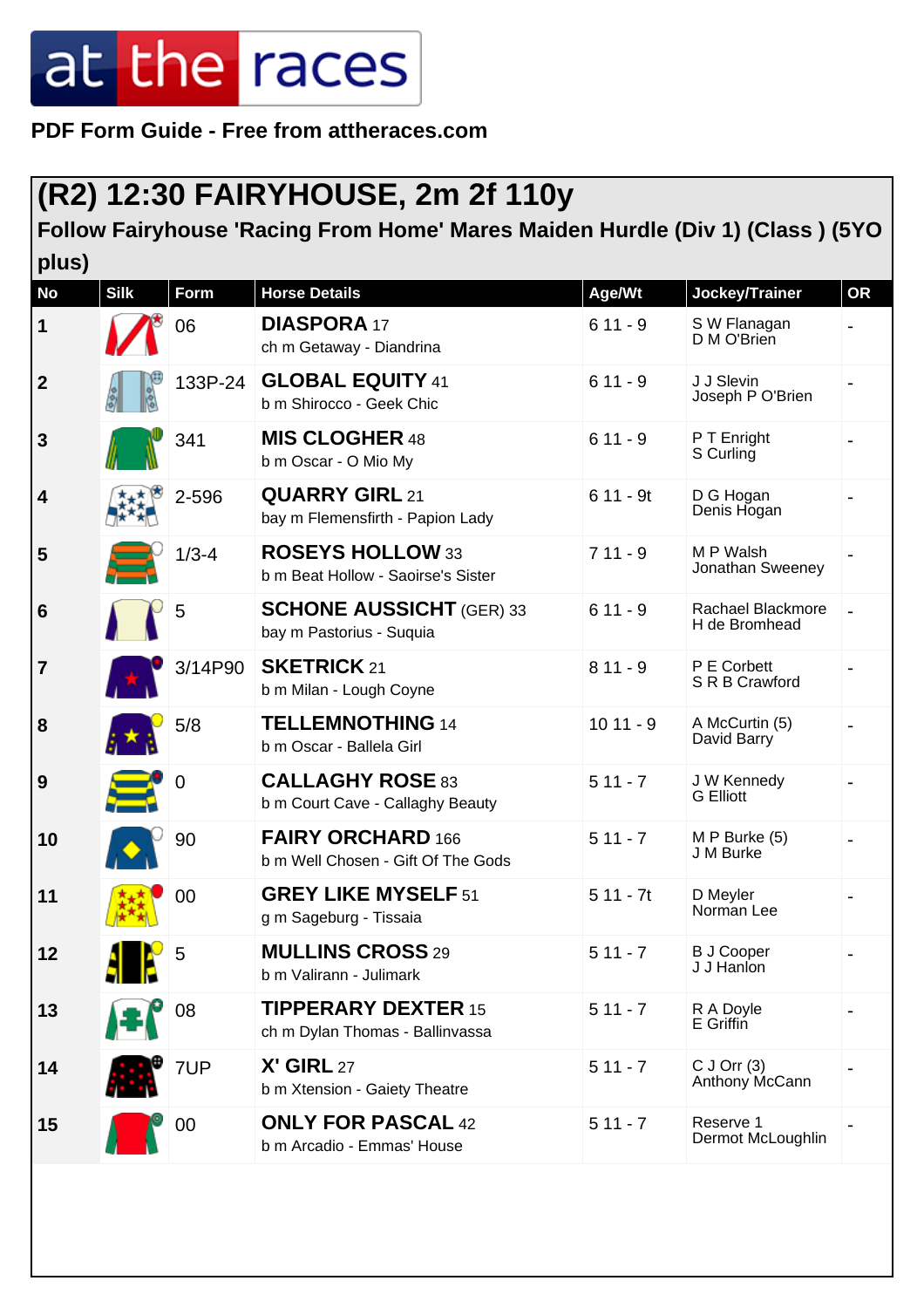**PDF Form Guide - Free from attheraces.com**

| (R3) 12:50 LINGFIELD (A.W.), 1m 1y<br>Play Ladbrokes 5-A-Side On Football Fillies' Novice Stakes (Class 5) (3YO plus) |             |       |                                                                 |             |                                           |    |  |  |
|-----------------------------------------------------------------------------------------------------------------------|-------------|-------|-----------------------------------------------------------------|-------------|-------------------------------------------|----|--|--|
| No(Dr)                                                                                                                | <b>Silk</b> | Form  | <b>Horse Details</b>                                            | Age/Wt      | Jockey/Trainer                            | OR |  |  |
| 1(6)                                                                                                                  |             | 5/    | <b>WANNABE BETSY</b> (IRE) 424<br>b f Siyouni - Wannabe Special | $49 - 10h1$ | <b>Thomas Greatrex</b><br>(3)<br>W Jarvis |    |  |  |
| 2(7)                                                                                                                  |             | $5-6$ | <b>ANGEL MILL 12 BF</b><br>b f Dark Angel - Powdermill          | $38 - 4$    | J Fanning<br>J Tate                       |    |  |  |
| 3(3)                                                                                                                  |             | $4-$  | <b>CORDAROSA 30</b><br>b f Cable Bay - Our Faye                 | $38 - 4$    | George Rooke (5)<br>Miss Gay Kelleway     |    |  |  |
| 4(2)                                                                                                                  |             |       | <b>KESTENNA</b><br>ch f Pride Of Dubai - Lamyaa                 | $38 - 4$    | K T O'Neill<br>J H M Gosden               |    |  |  |
| 5(4)                                                                                                                  |             | 8-    | SKULK 31<br>b f Kingman - Slink                                 | $38 - 4$    | Cieren Fallon<br>W J Haggas               |    |  |  |
| 6(1)                                                                                                                  |             | 84-   | <b>SKY BRIGHT 32</b><br>ch f Dawn Approach - Angara             | $38 - 4$    | L Morris<br>Ed Walker                     |    |  |  |
| 7(5)                                                                                                                  |             | $7-$  | <b>ZAURAK 49</b><br>b f Zoffany - Pursuitofthestars             | $38 - 4h$   | Morgan Cole (7)<br>M Botti                |    |  |  |

**ATR VERDICT:** Those with experience don't set a daunting standard and perhaps the John Gosden-trained newcomer KESTENNA can make a winning start to her racing career. A daughter of Pride Of Dubai, her price increased from 28,000gns as a foal to 95,000 euros as a yearling, and the three-year-old is related to German Group 2 winner. Skulk was only eighth on debut here last month but could relish the step up in distance, while Sky Bright took a step forward on her second career start on Tapeta last time and is also noted.

**Top Tip:** KESTENNA (4) **Watch out for:** SKULK (5)



at the races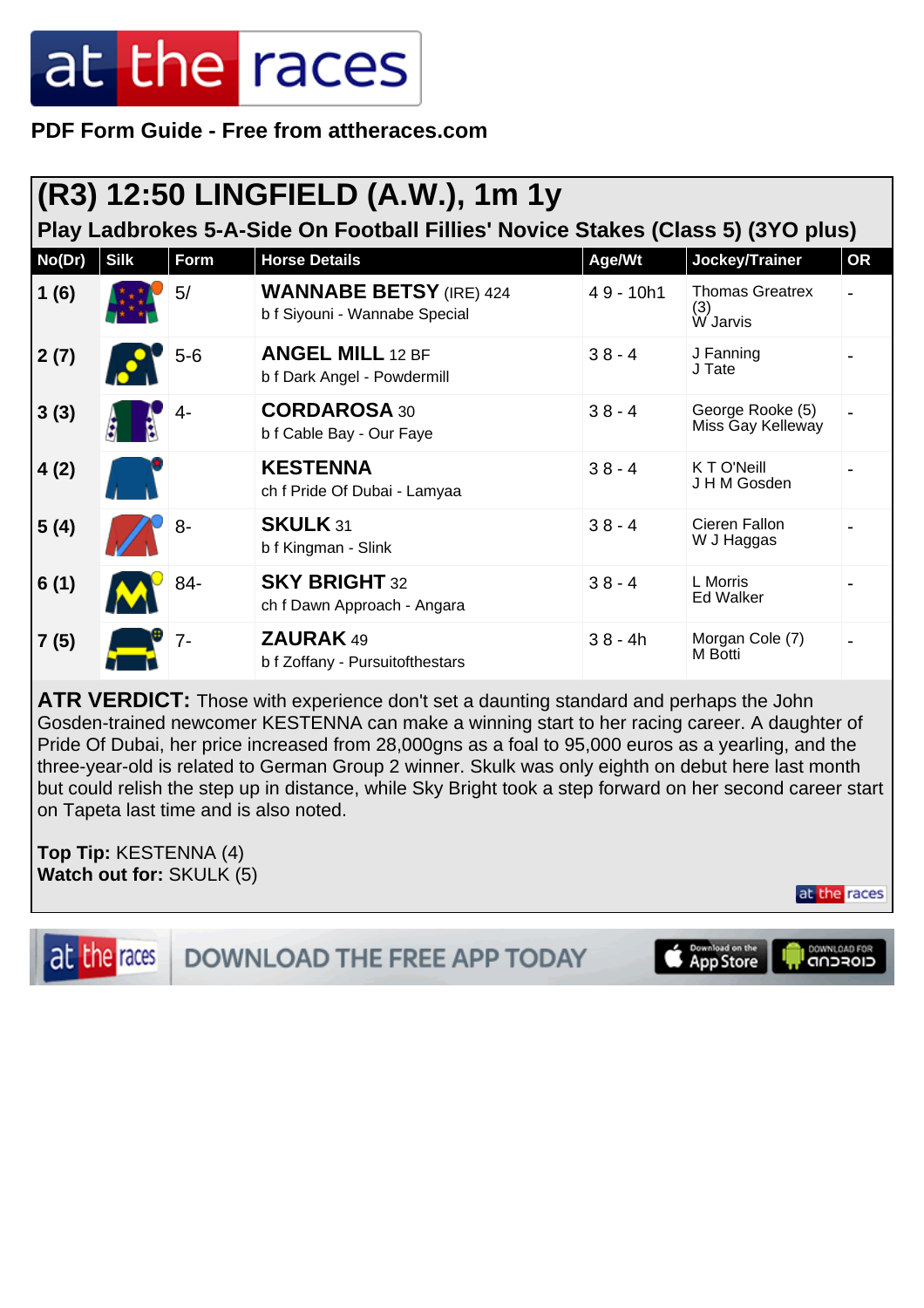**PDF Form Guide - Free from attheraces.com**

#### **(R3) 13:05 FAIRYHOUSE, 2m 2f 110y**

**Follow Fairyhouse 'Racing From Home' Mares Maiden Hurdle (Div 2) (Class ) (5YO plus)**

| <b>No</b>       | <b>Silk</b> | <b>Form</b>    | <b>Horse Details</b>                                               | Age/Wt      | Jockey/Trainer                     | <b>OR</b>                |
|-----------------|-------------|----------------|--------------------------------------------------------------------|-------------|------------------------------------|--------------------------|
| $\mathbf 1$     |             | $5 - 7$        | <b>BALLYBEATNIK 96</b><br>ch m Beat Hollow - Bally Bolshoi         | $611 - 9t1$ | S A Mulcahy (7)<br>Denis Hogan     |                          |
| $\overline{2}$  |             | P <sub>0</sub> | <b>CHANDLIER 21</b><br>b m Flemensfirth - King'sandqueen's         | $611 - 9$   | P T Enright<br>Norman Lee          |                          |
| $\mathbf{3}$    |             | 31442-0        | LA CHANTEUSE 30<br>b m Scorpion - Louve Sereine                    | $711 - 9$   | J J Slevin<br>S R B Crawford       |                          |
| 4               |             |                | <b>MERRY DOYENNE</b><br>b m Doyen - Nobody's Darling               | $611 - 9$   | Mr D L Queally (3)<br>D Queally    |                          |
| 5               |             | D10328         | <b>MORE INFO 46</b><br>b m Scorpion - Zara's Victory               | $611 - 9$   | D G Hogan<br>Denis Hogan           | 104                      |
| $6\phantom{1}6$ |             | 27             | <b>NORWIGI 33</b><br>b m Yeats - Nadiya De La Vega                 | $611 - 9$   | M P Walsh<br>E Bolger              |                          |
| $\overline{7}$  |             | 60             | <b>ONE MORE LIGHT 33</b><br>g m Flemensfirth - She Ranks Me        | $611 - 9$   | Rachael Blackmore<br>H de Bromhead | $\overline{\phantom{a}}$ |
| 8               |             | $2 - 1$        | <b>PASSION VIEW 83</b><br>b m Califet - Viewvic                    | $611 - 9$   | J W Kennedy<br><b>G</b> Elliott    |                          |
| 9               |             | 95             | <b>TISADREAM 57</b><br>ch m Dubai Destination - Deepred            | $611 - 9$   | H Morgan (5)<br>H de Bromhead      |                          |
| 10              |             | P <sub>4</sub> | <b>TWEEDS CORNER 34</b><br>b m Scorpion - Farfields                | $611 - 9$   | P E Corbett<br>S R B Crawford      |                          |
| 11              |             | 9              | <b>ATLANTIC ADVENTURE (GB) 21</b><br>b m Milan - Daisies Adventure | $511 - 7$   | K M Donoghue<br>A Lynch            |                          |
| 12              | - IP        | P5-7396        | <b>BACK ON THE BRIDLE 14</b><br>ch m Valirann - Inquisitive Look   | $511 - 7$   | J S McGarvey<br>J J Hanlon         |                          |
| 13              |             | 5              | <b>MANITOPARK AA (FR) 42 BF</b><br>b m Walk In The Park - Manitoba | $511 - 7h1$ | P Townend<br>W P Mullins           |                          |
| 14              |             | 22549          | <b>MIGHTY MEGGSIE 21</b><br>b m Arakan - Angel Lopez               | $511 - 7h$  | R M Power<br>Mrs J Harrington      |                          |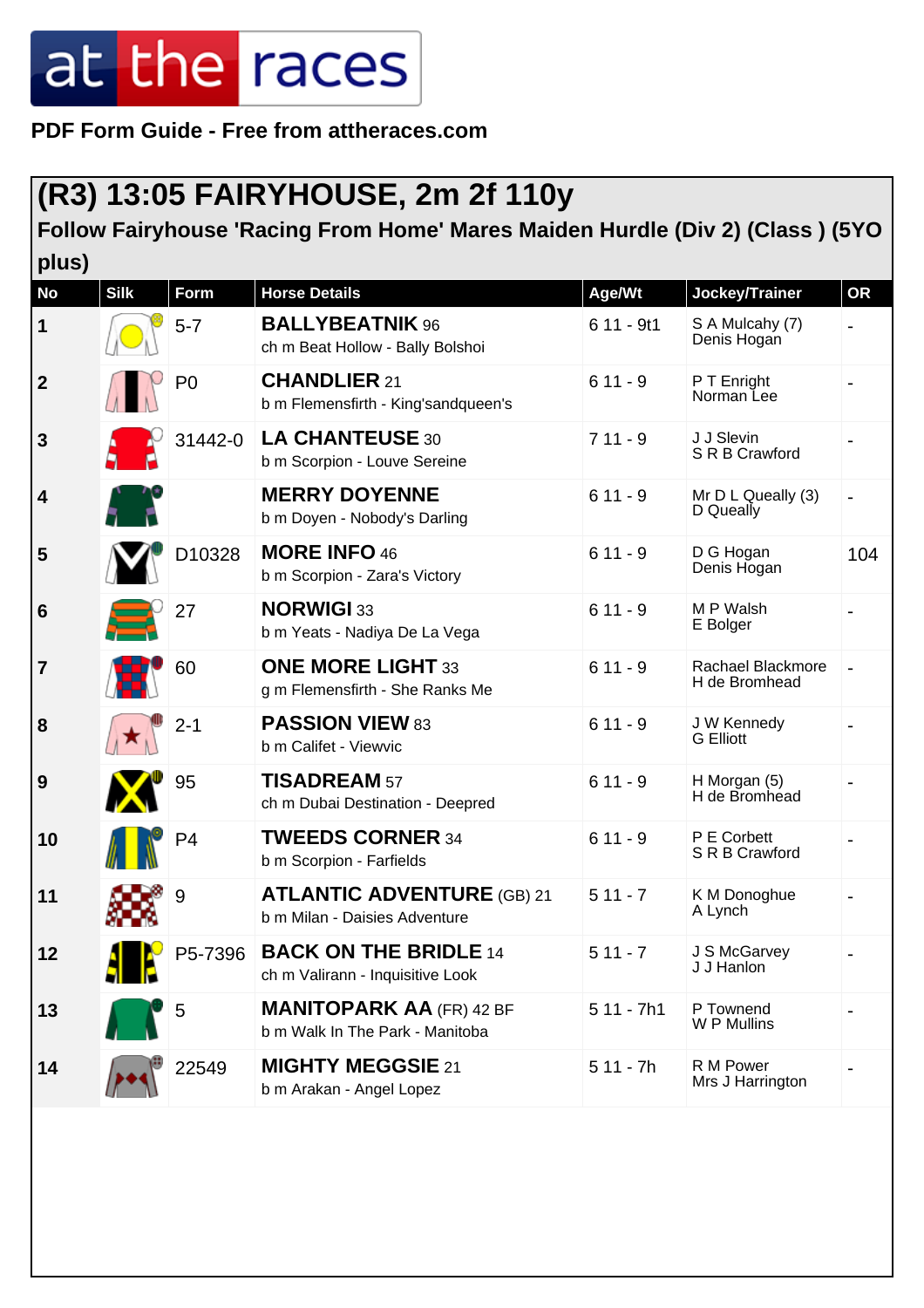**PDF Form Guide - Free from attheraces.com**

| (R4) 13:25 LINGFIELD (A.W.), 1m 1y                                 |             |         |                                                                       |            |                                 |           |  |  |
|--------------------------------------------------------------------|-------------|---------|-----------------------------------------------------------------------|------------|---------------------------------|-----------|--|--|
| Bombardier British-Hopped Amber Beer Handicap (Class 2) (4YO plus) |             |         |                                                                       |            |                                 |           |  |  |
| No(Dr)                                                             | <b>Silk</b> | Form    | <b>Horse Details</b>                                                  | Age/Wt     | Jockey/Trainer                  | <b>OR</b> |  |  |
| 1(2)                                                               |             | 012284- | <b>LORD RAPSCALLION (IRE) 59 D</b><br>gr g Alhebayeb - Simply Topping | $59 - 7$   | Cieren Fallon<br>S C Williams   | 101       |  |  |
| 2(5)                                                               |             |         | 5/23824- MISSION BOY 118 D<br>b g Paco Boy - Miss Mission             | $59 - 6$   | Daniel Muscutt<br>M Botti       | 100       |  |  |
| 3(6)                                                               |             |         | 11/0043- <b>INTUITIVE</b> (IRE) 21<br>b g Haatef - Majraa             | $59 - 4vt$ | P J McDonald<br>S & E Crisford  | 98        |  |  |
| 4(7)                                                               |             | 240994- | <b>FOX POWER</b> (IRE) 61 D<br>gr g Dark Angel - Zenella              | $58 - 13$  | Callum Shepherd<br>R Hannon     | 93        |  |  |
| 5(8)                                                               |             | 30823-1 | <b>CROWNTHORPE 13 D</b><br>b g Monsieur Bond - Normandy Maid          | $68 - 12$  | Connor Murtagh (3)<br>R A Fahey | 92        |  |  |
| 6(3)                                                               |             | 16116-2 | <b>PAPA STOUR (USA) 7 D</b><br>b g Scat Daddy - Illaunglass           | $68 - 11t$ | Jason Hart<br>S C Williams      | 91        |  |  |
| 7(1)                                                               |             | 072668- | <b>MOHAREB 28 C</b><br>b g Delegator - Irrational                     | $58 - 8$   | L Morris<br>M Appleby           | 88        |  |  |
| 8(4)                                                               |             | 48462-1 | <b>CORAZON ESPINADO</b> (IRE) 7 CD<br>b h Iffraaj - Three Decades     | $68 - 7$   | Tyler Heard (7)<br>S Dow        | 87        |  |  |

**ATR VERDICT:** LORD RAPSCALLION wasn't disgraced when fourth in Listed company at Kempton on his first run for Stuart Williams in November and the return to handicap company can see him back to winning ways. Corazon Espinado was an impressive winner at the course by five lengths last Saturday and he is entitled to be in the mix despite a 9lb rise from the handicapper, while a gelding operation could see improvement from Fox Power.

**Top Tip:** LORD RAPSCALLION (1) **Watch out for:** CORAZON ESPINADO (8)

at the races

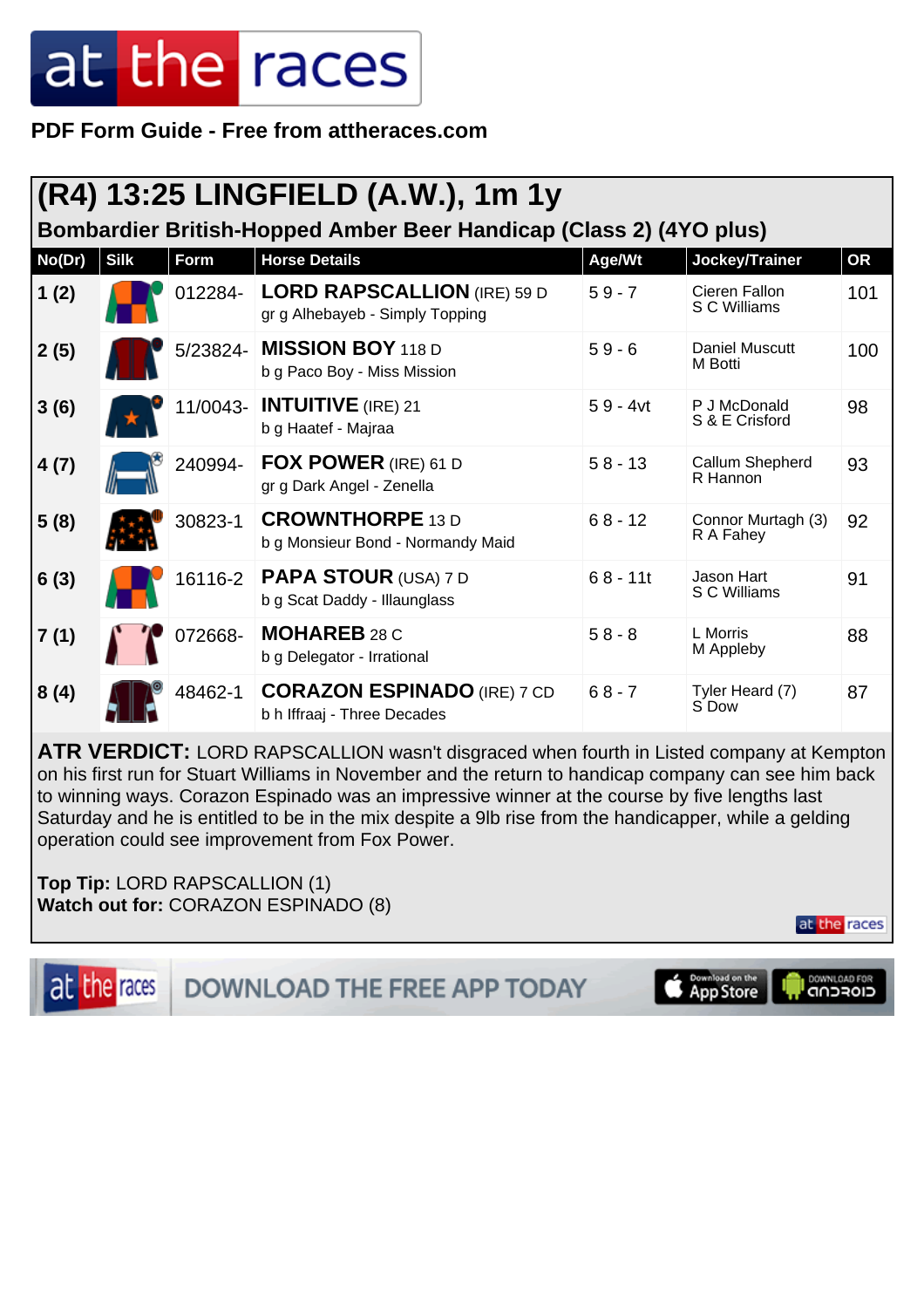**PDF Form Guide - Free from attheraces.com**

| <b>(R4) 13:40 FAIRYHOUSE, 2m 7f</b>                             |             |                           |                                                                     |               |                                         |           |
|-----------------------------------------------------------------|-------------|---------------------------|---------------------------------------------------------------------|---------------|-----------------------------------------|-----------|
|                                                                 |             |                           | Fairyhouse January Jumps Handicap Hurdle (Class) (4YO plus)         |               |                                         |           |
| <b>No</b>                                                       | <b>Silk</b> | Form                      | <b>Horse Details</b>                                                | Age/Wt        | Jockey/Trainer                          | <b>OR</b> |
| $\vert$ 1                                                       |             | <b>P3/U-</b><br>38P       | <b>WALK TO FREEDOM 19 D</b><br>br g Arcadio - Carryonharriet        | $11 11 - 11t$ | R M Power<br>Mrs J Harrington           | 131       |
| $\overline{2}$                                                  |             | 32F-0UF                   | $ELWOOD$ (FR) 19<br>g g Martaline - Robbe                           | $711 - 8b$    | E O'Connell (5)<br><b>G</b> Elliott     | 128       |
| $\mathbf{3}$                                                    |             | 50-2F3F                   | <b>BEYOND THE LAW 20</b><br>b g Westerner - Thegoodwans Sister      | $911 - 7t$    | D J McInerney<br>M F Morris             | 127       |
| 4                                                               |             | P/1FPU<br>6-              | <b>SWORDSMAN 329 C</b><br>br g Doyen - Battle Over                  | $711 - 6p$    | J W Kennedy<br><b>G</b> Elliott         | 126       |
| 5                                                               |             | 511F-F4                   | <b>BEST BEHAVIOR 16</b><br>ch g Beneficial - Givehertime            | $811 - 2$     | B Browne (3)<br>O McKiernan             | 122       |
| 6                                                               |             | 3-23404                   | <b>SAMURAI CRACKER 33 D</b><br>b g Mr Dinos - Live A Big Life       | $811 - 1$     | J J Slevin<br>Caroline Mccaldin         | 121       |
| 7                                                               |             | 6-38958                   | <b>TOKYO GETAWAY 16 D</b><br>ch m Getaway - Golden Blossom          | $711 - 0b1$   | C P McNamara (5)<br><b>G P Cromwell</b> | 120       |
| 8                                                               |             | 2325-61                   | <b>MINX TIARA 21</b><br>b m Doyen - Forest Minx                     | $610 - 13$    | S W Flanagan<br>D M O'Brien             | 119       |
| 9                                                               |             | 14PF51-                   | <b>SPACE CADET 300</b><br>b g Flemensfirth - Shuil A Hocht          | $1110 - 13$   | R P Treacy<br>Gearoid O'loughlin        | 119       |
| 10                                                              |             | 4311F-3                   | ALOHAMORA 21 C D<br>ch m English Channel - America Alone            | 7 10 - 12p    | K J Brouder<br>J A Nash                 | 118       |
| 11                                                              |             | P85-111                   | <b>BALLYSHANNON ROSE 13 C</b><br>b m Doyen - Hirayna                | $810 - 11$    | P D Kennedy<br>P G Fahey                | 117       |
| 12                                                              |             | 2B/0930                   | <b>CRIQ ROCK</b> (FR) 69<br>ch g Kap Rock - Criquetot               | $10 10 - 2h$  | S D Torrens (5)<br>N C Kelly            | 108       |
| 13                                                              |             | 705234                    | LEE VALLEY LEGACY 29 C<br>b m Kalanisi - Lee Valley Native          | $89 - 13p$    | $C$ J Orr $(3)$<br>Dermot McLoughlin    | 105       |
| 14                                                              |             | 23P/80-<br>$\overline{2}$ | <b>SHAR WHATS THERUSH 18 C</b><br>b g Doyen - Turmoss               | $89 - 12t$    | P T Enright<br>D Hassett                | 104       |
| 15                                                              |             | 9P5F-21                   | <b>REGINA DRACONES 35 CD</b><br>bay m Kalanisi - Zihuatanejo Breeze | $69 - 12$     | Reserve 1<br>T Gibney                   | 104       |
| Long Handicap: Shar Whats Therush 9 - 11, Regina Dracones 9 - 5 |             |                           |                                                                     |               |                                         |           |